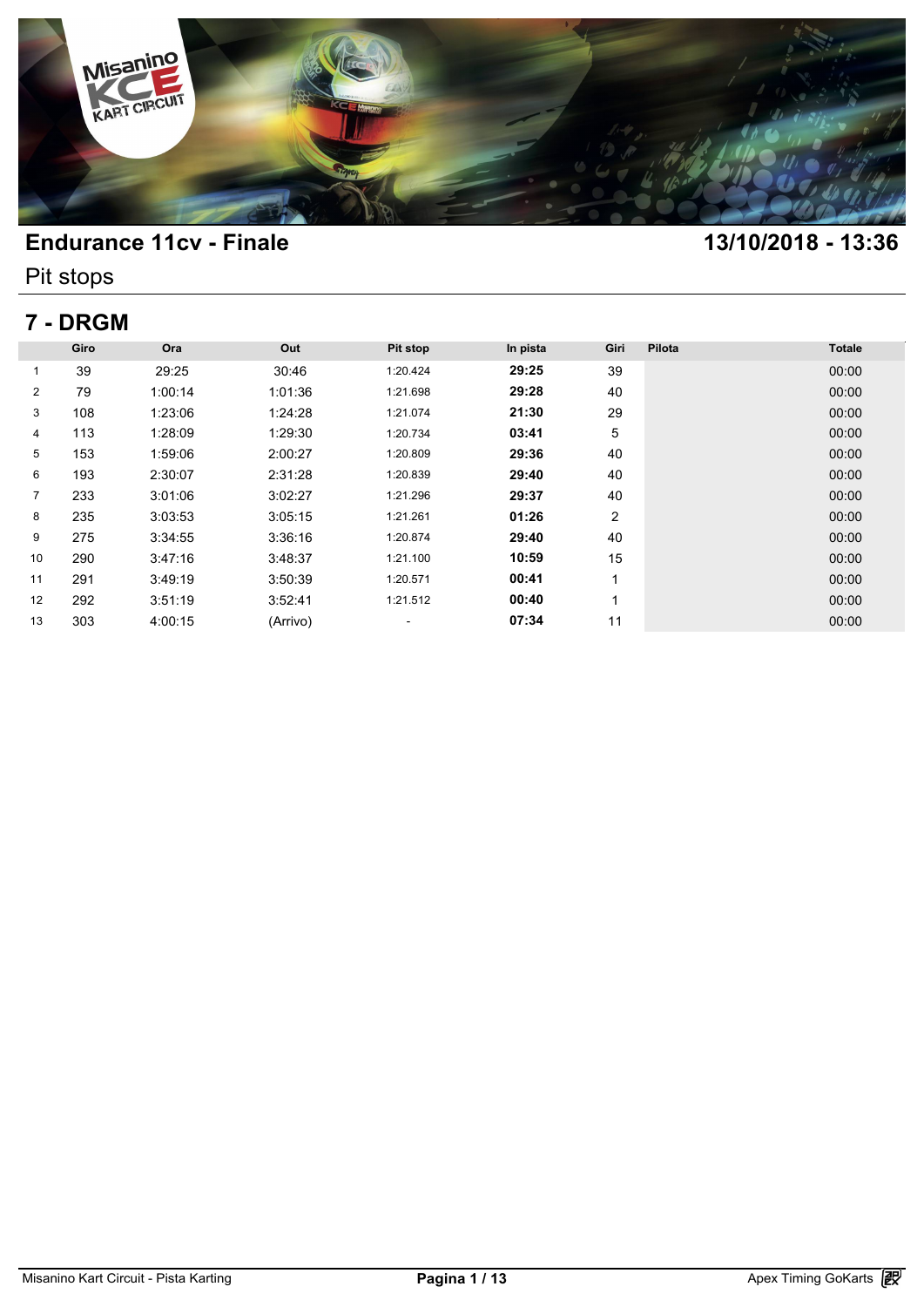

Pit stops

### **1 - TEAM OVER 46**

| 1 - TEAM OVER 46 |      |         |          |                          |          |      |        |               |  |  |
|------------------|------|---------|----------|--------------------------|----------|------|--------|---------------|--|--|
|                  | Giro | Ora     | Out      | Pit stop                 | In pista | Giri | Pilota | <b>Totale</b> |  |  |
| 1                | 37   | 27:56   | 29:17    | 1:21.267                 | 27:56    | 37   |        | 00:00         |  |  |
| $\overline{2}$   | 48   | 37:27   | 38:48    | 1:21.025                 | 08:09    | 11   |        | 00:00         |  |  |
| 3                | 56   | 44:42   | 46:03    | 1:20.901                 | 05:54    | 8    |        | 00:00         |  |  |
| 4                | 84   | 1:06:50 | 1:08:11  | 1:20.661                 | 20:46    | 28   |        | 00:00         |  |  |
| 5                | 123  | 1:36:55 | 1:38:16  | 1:20.798                 | 28:43    | 39   |        | 00:00         |  |  |
| 6                | 162  | 2:07:05 | 2:08:25  | 1:20.428                 | 28:49    | 39   |        | 00:00         |  |  |
| 7                | 167  | 2:12:07 | 2:13:37  | 1:30.641                 | 03:41    | 5    |        | 00:00         |  |  |
| 8                | 182  | 2:24:43 | 2:26:04  | 1:21.055                 | 11:06    | 15   |        | 00:00         |  |  |
| 9                | 195  | 2:35:43 | 2:37:02  | 1:18.756                 | 09:38    | 13   |        | 00:00         |  |  |
| 10               | 234  | 3:05:53 | 3:07:24  | 1:31.171                 | 28:51    | 39   |        | 00:00         |  |  |
| 11               | 246  | 3:16:18 | 3:17:38  | 1:20.458                 | 08:53    | 12   |        | 00:00         |  |  |
| 12               | 268  | 3:33:53 | 3:35:16  | 1:23.566                 | 16:14    | 22   |        | 00:00         |  |  |
| 13               | 303  | 4:00:27 | (Arrivo) | $\overline{\phantom{a}}$ | 25:10    | 35   |        | 00:00         |  |  |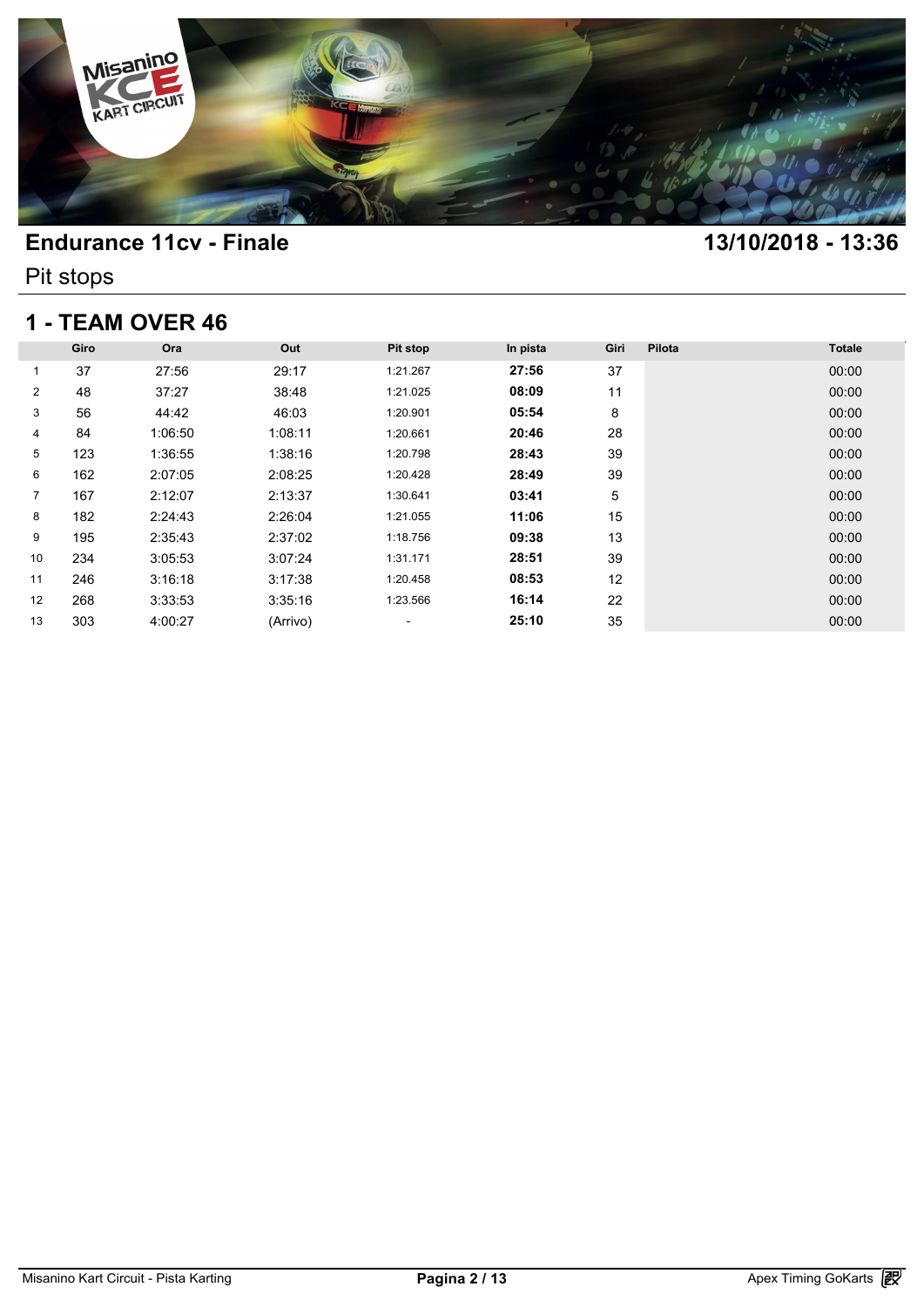

Pit stops

### **6 - TEAM OVER 46/2**

| 6 - TEAM OVER 46/2 |      |         |          |                          |          |      |        |               |  |  |
|--------------------|------|---------|----------|--------------------------|----------|------|--------|---------------|--|--|
|                    | Giro | Ora     | Out      | Pit stop                 | In pista | Giri | Pilota | <b>Totale</b> |  |  |
| 1                  | 31   | 23:54   | 25:15    | 1:21.426                 | 23:54    | 31   |        | 00:00         |  |  |
| $\overline{2}$     | 70   | 54:09   | 55:30    | 1:20.917                 | 28:53    | 39   |        | 00:00         |  |  |
| 3                  | 108  | 1:23:53 | 1:25:16  | 1:22.354                 | 28:23    | 38   |        | 00:00         |  |  |
| 4                  | 137  | 1:46:39 | 1:48:01  | 1:21.826                 | 21:23    | 29   |        | 00:00         |  |  |
| 5                  | 176  | 2:16:55 | 2:18:16  | 1:21.344                 | 28:54    | 39   |        | 00:00         |  |  |
| 6                  | 213  | 2:45:48 | 2:47:09  | 1:20.600                 | 27:31    | 37   |        | 00:00         |  |  |
| $\overline{7}$     | 218  | 2:50:53 | 2:52:13  | 1:20.778                 | 03:43    | 5    |        | 00:00         |  |  |
| 8                  | 255  | 3:19:31 | 3:20:52  | 1:20.507                 | 27:18    | 37   |        | 00:00         |  |  |
| 9                  | 269  | 3:31:13 | 3:32:34  | 1:20.902                 | 10:21    | 14   |        | 00:00         |  |  |
| 10                 | 270  | 3:33:16 | 3:34:36  | 1:20.541                 | 00:41    | 1    |        | 00:00         |  |  |
| 11                 | 277  | 3:39:46 | 3:41:07  | 1:20.817                 | 05:10    | 7    |        | 00:00         |  |  |
| 12                 | 292  | 3:52:13 | 3:53:34  | 1:21.406                 | 11:05    | 15   |        | 00:00         |  |  |
| 13                 | 302  | 4:00:22 | (Arrivo) | $\overline{\phantom{a}}$ | 06:47    | 10   |        | 00:00         |  |  |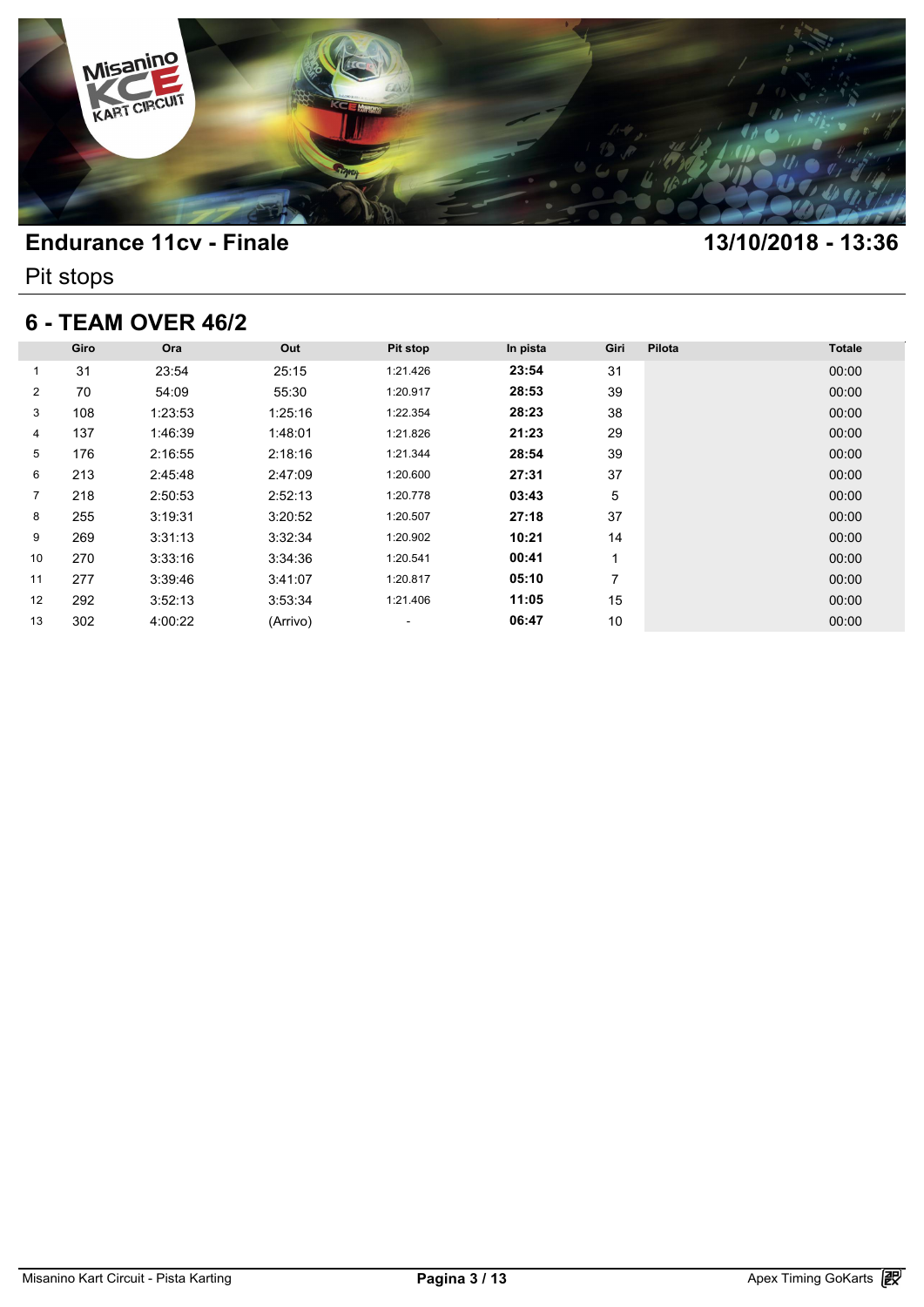

Pit stops

## **8 - TEAM ERRANI**

|                |      | <b>8 - TEAM ERRANI</b> |          |                          |          |      |        |               |
|----------------|------|------------------------|----------|--------------------------|----------|------|--------|---------------|
|                | Giro | Ora                    | Out      | Pit stop                 | In pista | Giri | Pilota | <b>Totale</b> |
| 1              | 30   | 23:09                  | 24:29    | 1:20.634                 | 23:09    | 30   |        | 00:00         |
| $\overline{2}$ | 69   | 53:26                  | 54:46    | 1:20.618                 | 28:56    | 39   |        | 00:00         |
| 3              | 77   | 1:00:44                | 1:02:05  | 1:20.914                 | 05:57    | 8    |        | 00:00         |
| 4              | 106  | 1:23:39                | 1:25:00  | 1:21.001                 | 21:34    | 29   |        | 00:00         |
| 5              | 118  | 1:33:57                | 1:35:17  | 1:20.646                 | 08:56    | 12   |        | 00:00         |
| 6              | 128  | 1:42:44                | 1:44:05  | 1:20.817                 | 07:26    | 10   |        | 00:00         |
| 7              | 167  | 2:13:01                | 2:14:21  | 1:20.543                 | 28:56    | 39   |        | 00:00         |
| 8              | 203  | 2:41:05                | 2:42:26  | 1:20.952                 | 26:43    | 36   |        | 00:00         |
| 9              | 237  | 3:07:48                | 3:09:08  | 1:20.632                 | 25:21    | 34   |        | 00:00         |
| 10             | 254  | 3:21:45                | 3:23:06  | 1:20.886                 | 12:37    | 17   |        | 00:00         |
| 11             | 286  | 3:46:48                | 3:48:08  | 1:20.416                 | 23:41    | 32   |        | 00:00         |
| 12             | 290  | 3:51:04                | 3:52:25  | 1:21.035                 | 02:55    | 4    |        | 00:00         |
| 13             | 302  | 4:00:38                | (Arrivo) | $\overline{\phantom{a}}$ | 08:13    | 12   |        | 00:00         |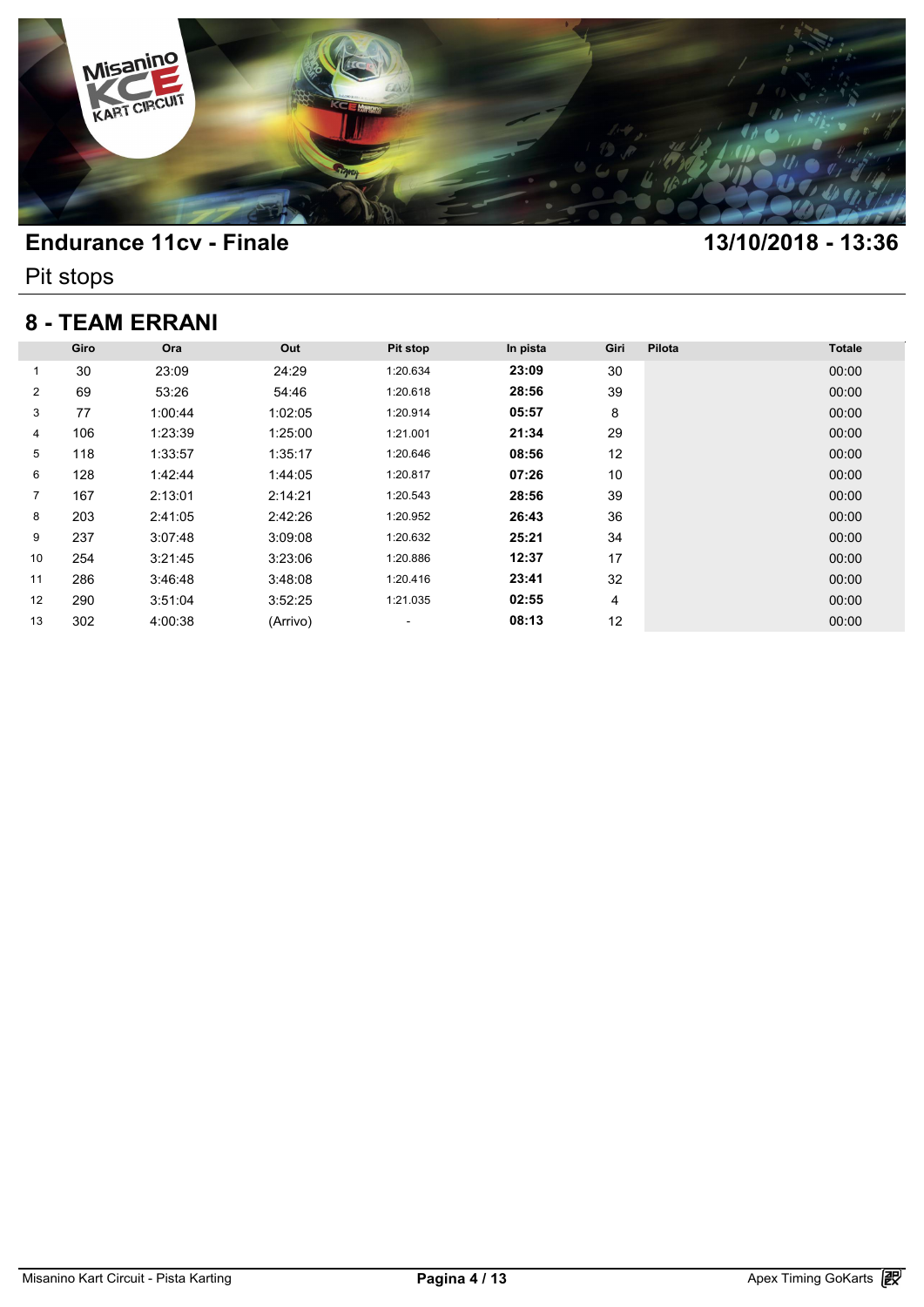

Pit stops

# **3 - ASD LIVING**

| <b>3 - ASD LIVING</b> |      |         |          |                          |          |      |        |               |  |  |  |
|-----------------------|------|---------|----------|--------------------------|----------|------|--------|---------------|--|--|--|
|                       | Giro | Ora     | Out      | Pit stop                 | In pista | Giri | Pilota | <b>Totale</b> |  |  |  |
| 1                     | 27   | 20:53   | 22:14    | 1:21.179                 | 20:53    | 27   |        | 00:00         |  |  |  |
| $\overline{2}$        | 54   | 42:21   | 43:43    | 1:22.134                 | 20:06    | 27   |        | 00:00         |  |  |  |
| 3                     | 56   | 46:51   | 48:12    | 1:20.121                 | 03:08    | 2    |        | 00:00         |  |  |  |
| 4                     | 62   | 52:39   | 54:01    | 1:21.896                 | 04:27    | 6    |        | 00:00         |  |  |  |
| 5                     | 85   | 1:11:16 | 1:12:37  | 1:21.256                 | 17:14    | 23   |        | 00:00         |  |  |  |
| 6                     | 125  | 1:42:16 | 1:43:37  | 1:21.097                 | 29:39    | 40   |        | 00:00         |  |  |  |
| $\overline{7}$        | 163  | 2:11:49 | 2:13:10  | 1:20.906                 | 28:11    | 38   |        | 00:00         |  |  |  |
| 8                     | 175  | 2:22:07 | 2:23:28  | 1:20.972                 | 08:56    | 12   |        | 00:00         |  |  |  |
| 9                     | 211  | 2:50:30 | 2:51:50  | 1:19.952                 | 27:02    | 36   |        | 00:00         |  |  |  |
| 10                    | 232  | 3:07:30 | 3:09:01  | 1:31.435                 | 15:40    | 21   |        | 00:00         |  |  |  |
| 11                    | 262  | 3:31:25 | 3:32:46  | 1:21.066                 | 22:23    | 30   |        | 00:00         |  |  |  |
| 12                    | 288  | 3:52:10 | 3:53:31  | 1:21.035                 | 19:23    | 26   |        | 00:00         |  |  |  |
| 13                    | 298  | 4:00:16 | (Arrivo) | $\overline{\phantom{a}}$ | 06:44    | 10   |        | 00:00         |  |  |  |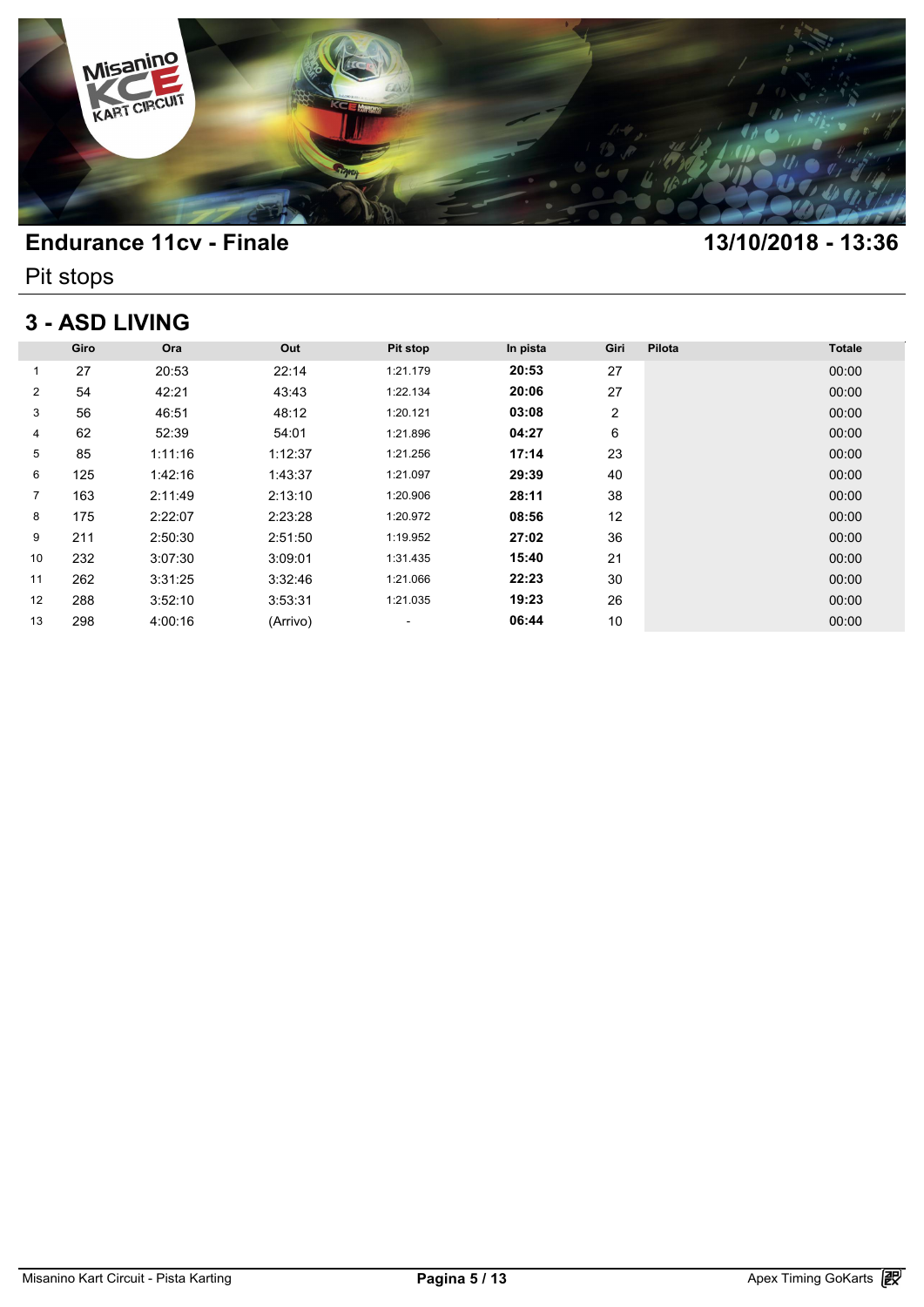

Pit stops

# **9 - PAGANEDO RT**

| 9 - PAGANEDO RT |      |         |          |          |          |      |        |               |  |  |  |
|-----------------|------|---------|----------|----------|----------|------|--------|---------------|--|--|--|
|                 | Giro | Ora     | Out      | Pit stop | In pista | Giri | Pilota | <b>Totale</b> |  |  |  |
| 1               | 12   | 09:45   | 11:06    | 1:21.111 | 09:45    | 12   |        | 00:00         |  |  |  |
| $\overline{2}$  | 42   | 33:36   | 34:56    | 1:20.794 | 22:30    | 30   |        | 00:00         |  |  |  |
| 3               | 76   | 1:00:24 | 1:01:44  | 1:20.756 | 25:27    | 34   |        | 00:00         |  |  |  |
| 4               | 113  | 1:29:21 | 1:30:42  | 1:20.615 | 27:36    | 37   |        | 00:00         |  |  |  |
| 5               | 149  | 1:57:40 | 1:59:01  | 1:20.838 | 26:57    | 36   |        | 00:00         |  |  |  |
| 6               | 179  | 2:21:30 | 2:22:51  | 1:20.372 | 22:29    | 30   |        | 00:00         |  |  |  |
| 7               | 214  | 2:49:05 | 2:50:25  | 1:20.494 | 26:14    | 35   |        | 00:00         |  |  |  |
| 8               | 249  | 3:16:33 | 3:17:53  | 1:20.525 | 26:07    | 35   |        | 00:00         |  |  |  |
| 9               | 262  | 3:27:34 | 3:28:54  | 1:20.657 | 09:40    | 13   |        | 00:00         |  |  |  |
| 10              | 268  | 3:33:20 | 3:34:41  | 1:20.857 | 04:25    | 6    |        | 00:00         |  |  |  |
| 11              | 269  | 3:35:22 | 3:36:43  | 1:20.742 | 00:41    | 4    |        | 00:00         |  |  |  |
| 12              | 289  | 3:51:33 | 3:52:54  | 1:20.909 | 14:49    | 20   |        | 00:00         |  |  |  |
| 13              | 300  | 4:00:26 | (Arrivo) | ۰        | 07:32    | 11   |        | 00:00         |  |  |  |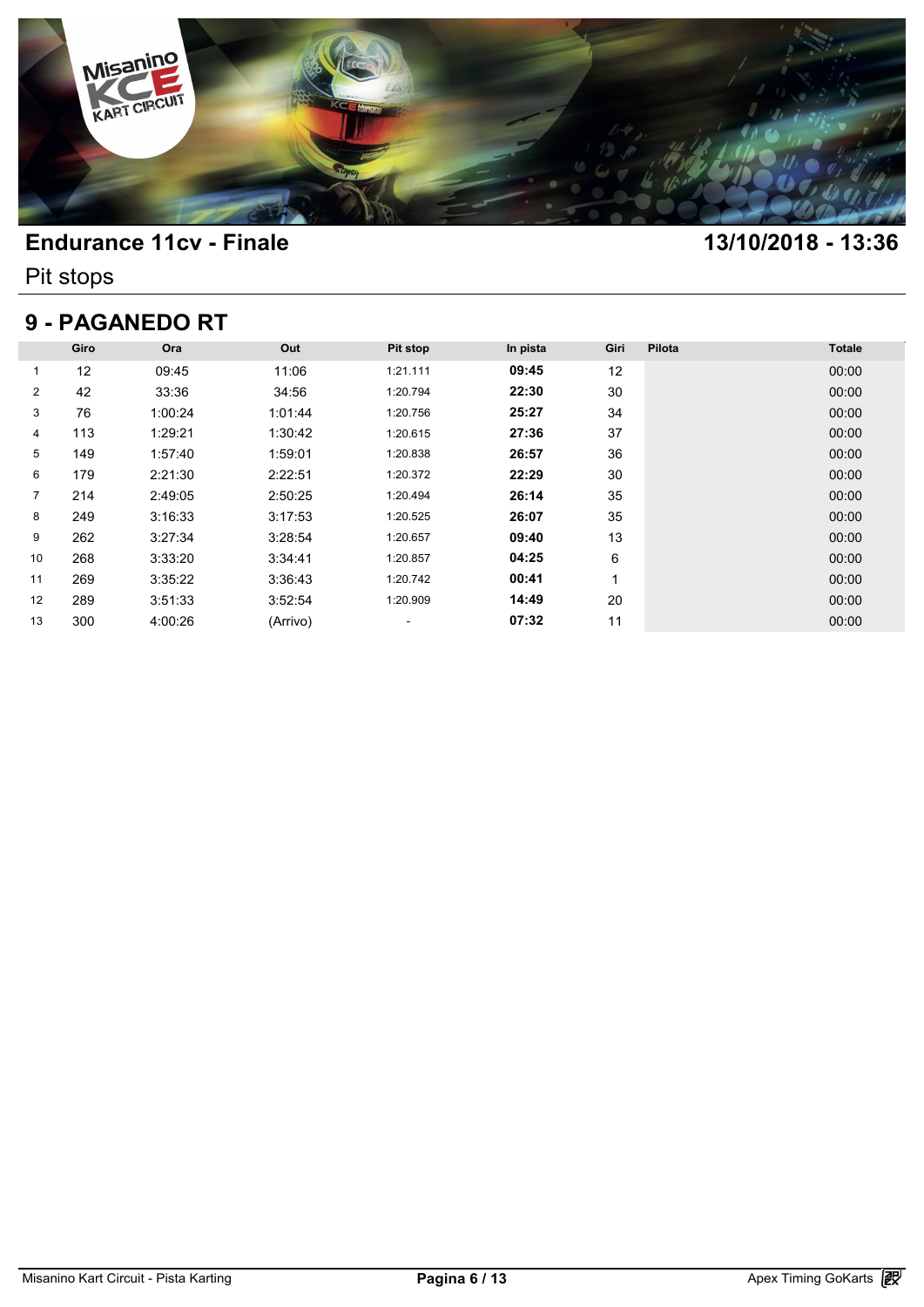

Pit stops

# **11 - COYOTE/1 BY ORZA**

| 11 - COYOTE/1 BY ORZA |      |         |          |          |          |                |        |               |  |  |  |
|-----------------------|------|---------|----------|----------|----------|----------------|--------|---------------|--|--|--|
|                       | Giro | Ora     | Out      | Pit stop | In pista | Giri           | Pilota | <b>Totale</b> |  |  |  |
| 1                     | 38   | 29:08   | 30:31    | 1:23.413 | 29:08    | 38             |        | 00:00         |  |  |  |
| $\overline{2}$        | 76   | 59:06   | 1:00:28  | 1:21.573 | 28:34    | 38             |        | 00:00         |  |  |  |
| 3                     | 110  | 1:25:49 | 1:27:10  | 1:21.400 | 25:21    | 34             |        | 00:00         |  |  |  |
| 4                     | 133  | 1:44:27 | 1:45:50  | 1:22.662 | 17:17    | 23             |        | 00:00         |  |  |  |
| 5                     | 166  | 2:10:27 | 2:11:52  | 1:24.144 | 24:37    | 33             |        | 00:00         |  |  |  |
| 6                     | 167  | 2:12:33 | 2:13:54  | 1:21.270 | 00:41    | 1              |        | 00:00         |  |  |  |
| $\overline{7}$        | 169  | 2:15:22 | 2:16:44  | 1:21.591 | 01:28    | $\overline{2}$ |        | 00:00         |  |  |  |
| 8                     | 170  | 2:17:25 | 2:18:47  | 1:21.261 | 00:41    |                |        | 00:00         |  |  |  |
| 9                     | 171  | 2:19:28 | 2:20:50  | 1:21.730 | 00:41    |                |        | 00:00         |  |  |  |
| 10                    | 207  | 2:47:51 | 2:49:13  | 1:22.263 | 27:01    | 36             |        | 00:00         |  |  |  |
| 11                    | 228  | 3:05:01 | 3:06:25  | 1:23.450 | 15:47    | 21             |        | 00:00         |  |  |  |
| $12 \overline{ }$     | 266  | 3:34:47 | 3:36:09  | 1:22.208 | 28:21    | 38             |        | 00:00         |  |  |  |
| 13                    | 300  | 4:00:57 | (Arrivo) | ۰        | 24:47    | 34             |        | 00:00         |  |  |  |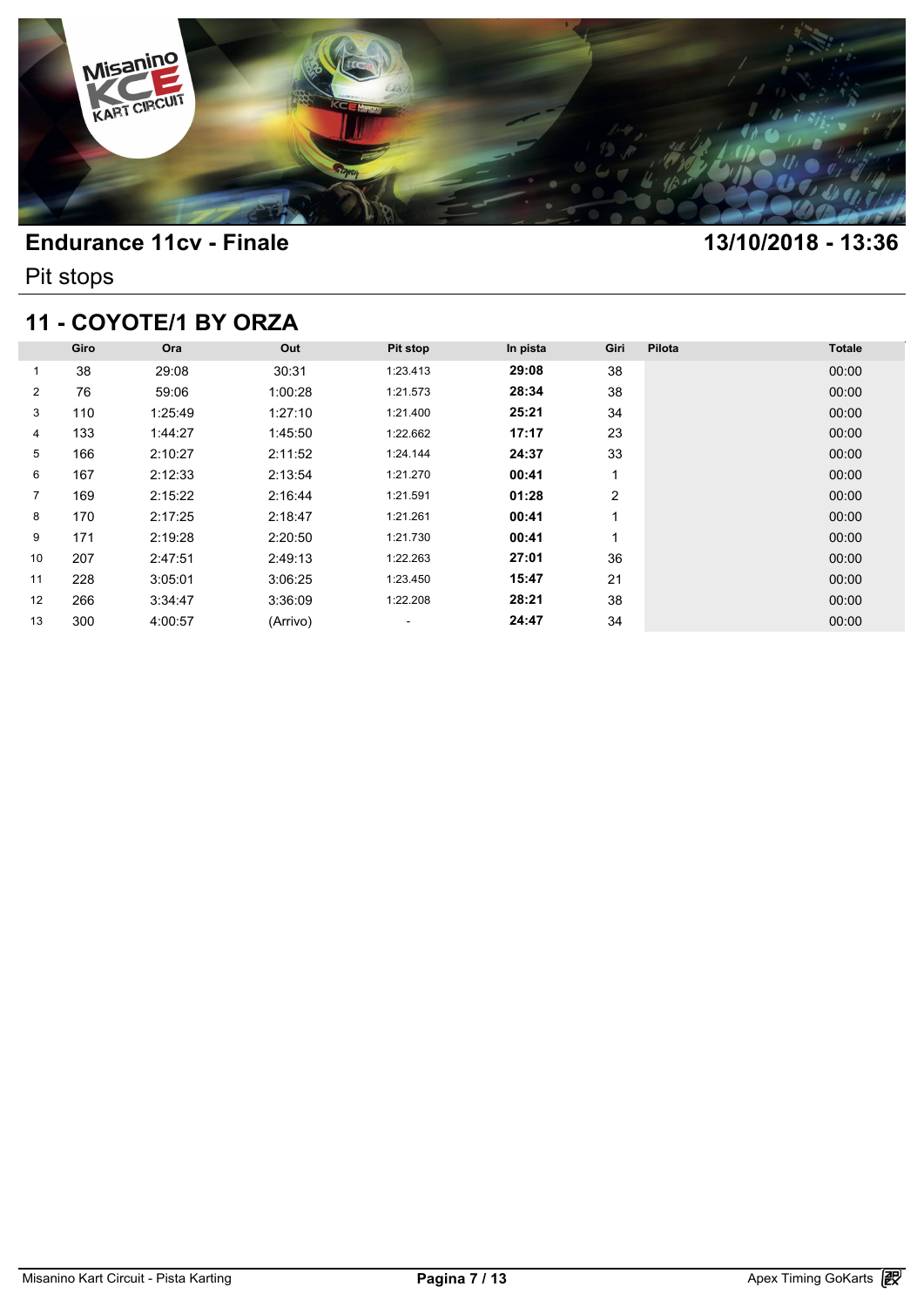

Pit stops

# **12 - COYOTE/2 BY ORZA**

| 12 - COYOTE/2 BY ORZA |      |         |          |                          |          |      |        |               |  |  |  |
|-----------------------|------|---------|----------|--------------------------|----------|------|--------|---------------|--|--|--|
|                       | Giro | Ora     | Out      | Pit stop                 | In pista | Giri | Pilota | <b>Totale</b> |  |  |  |
| 1                     | 38   | 29:08   | 30:29    | 1:20.466                 | 29:08    | 38   |        | 00:00         |  |  |  |
| $\overline{2}$        | 76   | 59:09   | 1:00:29  | 1:19.897                 | 28:40    | 38   |        | 00:00         |  |  |  |
| 3                     | 114  | 1:28:49 | 1:30:19  | 1:30.870                 | 28:19    | 38   |        | 00:00         |  |  |  |
| 4                     | 135  | 1:46:07 | 1:47:29  | 1:21.272                 | 15:47    | 21   |        | 00:00         |  |  |  |
| 5                     | 162  | 2:07:35 | 2:08:56  | 1:20.778                 | 20:06    | 27   |        | 00:00         |  |  |  |
| 6                     | 163  | 2:09:37 | 2:10:59  | 1:21.204                 | 00:41    |      |        | 00:00         |  |  |  |
| $\overline{7}$        | 164  | 2:11:40 | 2:13:01  | 1:20.982                 | 00:41    |      |        | 00:00         |  |  |  |
| 8                     | 165  | 2:13:43 | 2:15:14  | 1:30.631                 | 00:42    |      |        | 00:00         |  |  |  |
| 9                     | 201  | 2:42:16 | 2:43:37  | 1:21.438                 | 27:01    | 36   |        | 00:00         |  |  |  |
| 10                    | 239  | 3:12:22 | 3:13:43  | 1:20.948                 | 28:44    | 38   |        | 00:00         |  |  |  |
| 11                    | 266  | 3:33:50 | 3:35:11  | 1:21.395                 | 20:07    | 27   |        | 00:00         |  |  |  |
| 12                    | 289  | 3:52:27 | 3:53:48  | 1:20.514                 | 17:15    | 23   |        | 00:00         |  |  |  |
| 13                    | 299  | 4:00:35 | (Arrivo) | $\overline{\phantom{a}}$ | 06:46    | 10   |        | 00:00         |  |  |  |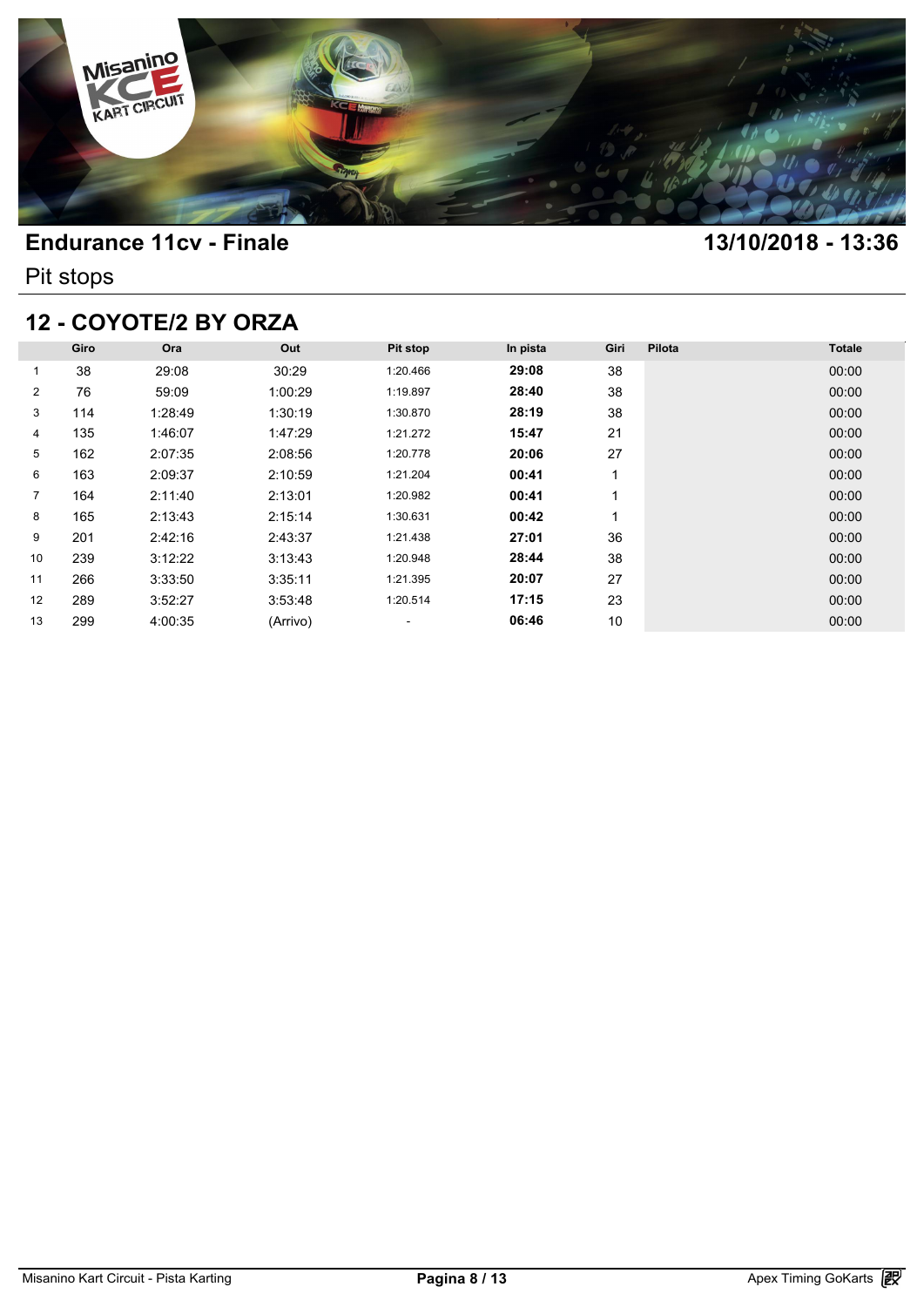

Pit stops

# **10 - MEDUSA TEAM**

| <b>10 - MEDUSA TEAM</b> |      |         |          |                          |          |      |        |               |  |  |  |
|-------------------------|------|---------|----------|--------------------------|----------|------|--------|---------------|--|--|--|
|                         | Giro | Ora     | Out      | Pit stop                 | In pista | Giri | Pilota | <b>Totale</b> |  |  |  |
| 1                       | 26   | 20:11   | 21:33    | 1:22.116                 | 20:11    | 26   |        | 00:00         |  |  |  |
| $\overline{2}$          | 49   | 39:01   | 40:22    | 1:20.560                 | 17:28    | 23   |        | 00:00         |  |  |  |
| 3                       | 73   | 58:51   | 1:00:22  | 1:30.381                 | 18:29    | 24   |        | 00:00         |  |  |  |
| 4                       | 99   | 1:20:03 | 1:21:23  | 1:20.803                 | 19:40    | 26   |        | 00:00         |  |  |  |
| 5                       | 128  | 1:43:32 | 1:44:52  | 1:20.583                 | 22:08    | 29   |        | 00:00         |  |  |  |
| 6                       | 151  | 2:02:06 | 2:03:28  | 1:21.555                 | 17:13    | 23   |        | 00:00         |  |  |  |
| $\overline{7}$          | 174  | 2:20:40 | 2:22:01  | 1:21.245                 | 17:11    | 23   |        | 00:00         |  |  |  |
| 8                       | 197  | 2:39:32 | 2:41:03  | 1:31.271                 | 17:30    | 23   |        | 00:00         |  |  |  |
| 9                       | 224  | 3:01:32 | 3:02:53  | 1:21.629                 | 20:28    | 27   |        | 00:00         |  |  |  |
| 10                      | 245  | 3:18:52 | 3:20:12  | 1:20.534                 | 15:58    | 21   |        | 00:00         |  |  |  |
| 11                      | 265  | 3:35:28 | 3:36:50  | 1:22.259                 | 15:15    | 20   |        | 00:00         |  |  |  |
| 12                      | 266  | 3:37:32 | 3:38:53  | 1:20.760                 | 00:42    | 1    |        | 00:00         |  |  |  |
| 13                      | 296  | 4:00:34 | (Arrivo) | $\overline{\phantom{a}}$ | 21:40    | 30   |        | 00:00         |  |  |  |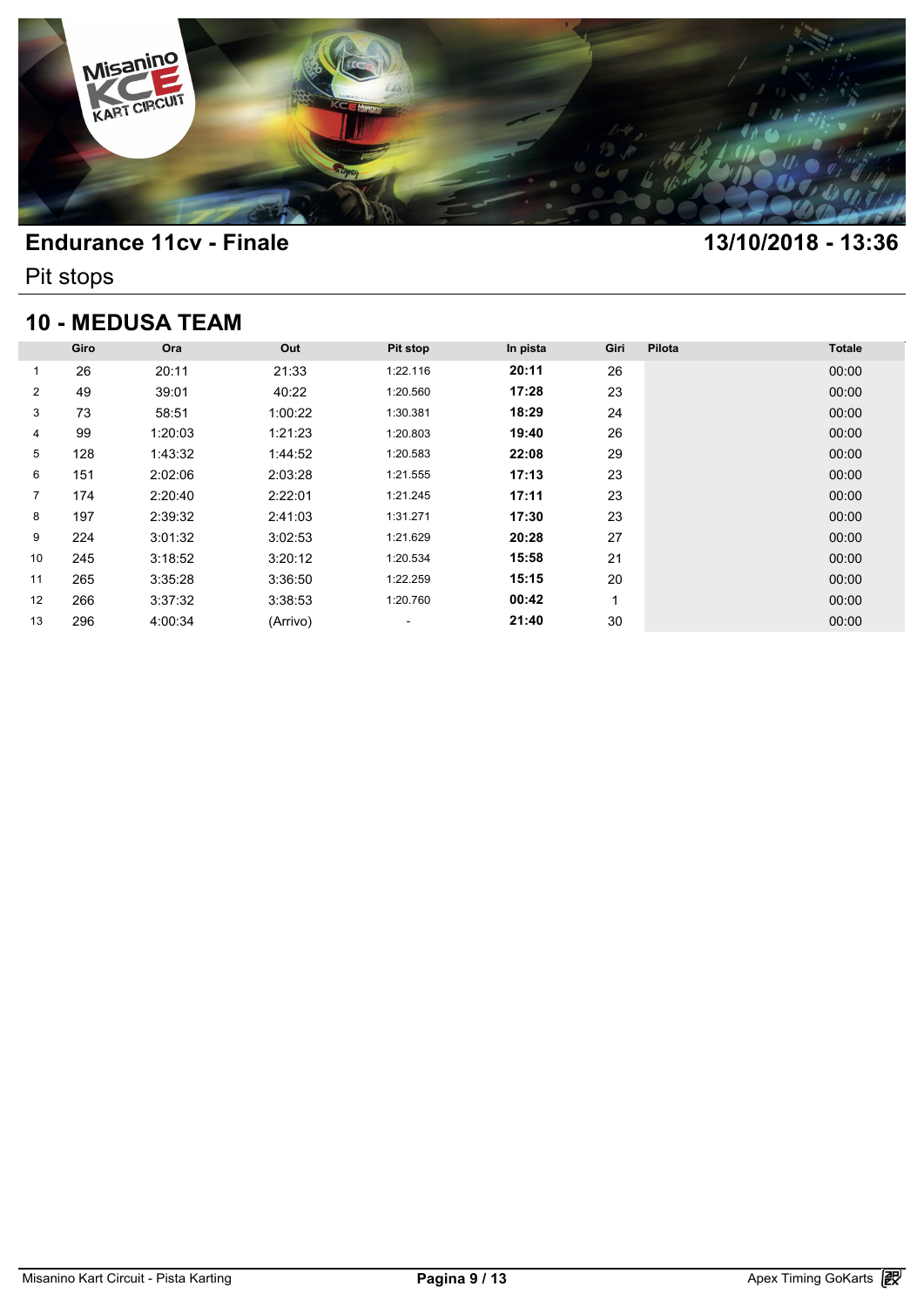

Pit stops

# **4 - CICCIO TEAM**

| 4 - CICCIO TEAM |      |         |          |          |          |      |        |               |  |  |
|-----------------|------|---------|----------|----------|----------|------|--------|---------------|--|--|
|                 | Giro | Ora     | Out      | Pit stop | In pista | Giri | Pilota | <b>Totale</b> |  |  |
| 1               | 18   | 14:25   | 15:47    | 1:21.899 | 14:25    | 18   |        | 00:00         |  |  |
| $\overline{2}$  | 49   | 39:07   | 40:29    | 1:22.064 | 23:19    | 31   |        | 00:00         |  |  |
| 3               | 62   | 51:03   | 52:25    | 1:22.012 | 10:33    | 13   |        | 00:00         |  |  |
| 4               | 99   | 1:20:03 | 1:21:24  | 1:20.708 | 27:38    | 37   |        | 00:00         |  |  |
| 5               | 121  | 1:38:31 | 1:39:53  | 1:22.122 | 17:06    | 22   |        | 00:00         |  |  |
| 6               | 148  | 2:00:07 | 2:01:30  | 1:22.225 | 20:14    | 27   |        | 00:00         |  |  |
| $\overline{7}$  | 170  | 2:19:20 | 2:20:42  | 1:21.921 | 17:50    | 22   |        | 00:00         |  |  |
| 8               | 196  | 2:40:28 | 2:41:50  | 1:21.806 | 19:46    | 26   |        | 00:00         |  |  |
| 9               | 234  | 3:10:03 | 3:11:24  | 1:21.047 | 28:12    | 38   |        | 00:00         |  |  |
| 10              | 248  | 3:22:15 | 3:23:36  | 1:20.840 | 10:51    | 14   |        | 00:00         |  |  |
| 11              | 265  | 3:36:17 | 3:37:38  | 1:21.364 | 12:40    | 17   |        | 00:00         |  |  |
| 12              | 271  | 3:42:09 | 3:43:30  | 1:20.701 | 04:30    | 6    |        | 00:00         |  |  |
| 13              | 295  | 4:00:46 | (Arrivo) | ۰        | 17:16    | 24   |        | 00:00         |  |  |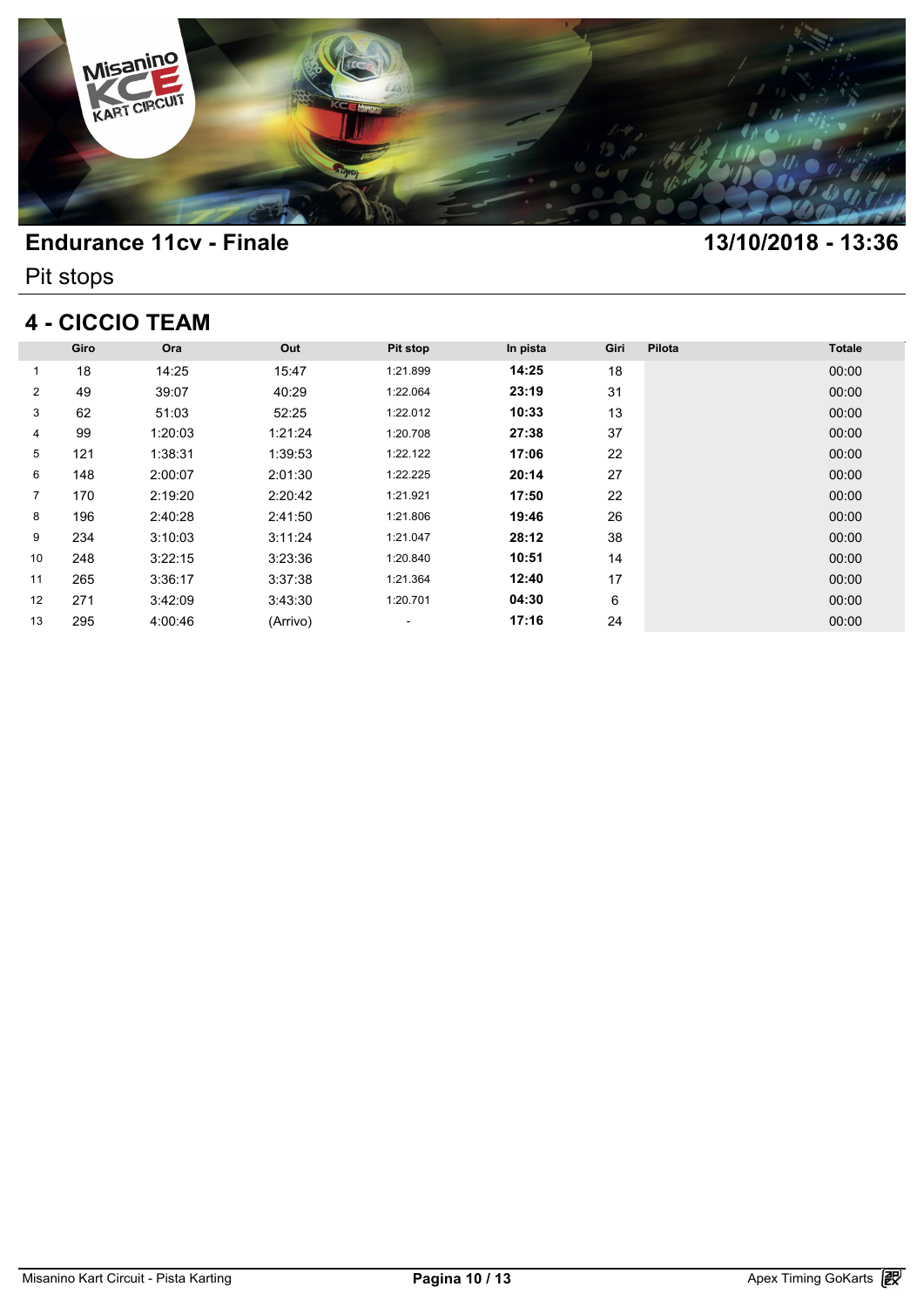

Pit stops

### **14 - GSF TEAM**

| 14 - GSF TEAM  |      |         |          |          |          |      |        |               |  |  |
|----------------|------|---------|----------|----------|----------|------|--------|---------------|--|--|
|                | Giro | Ora     | Out      | Pit stop | In pista | Giri | Pilota | <b>Totale</b> |  |  |
| 1              | 19   | 15:47   | 17:07    | 1:19.917 | 15:47    | 19   |        | 00:00         |  |  |
| $\overline{2}$ | 42   | 34:58   | 36:35    | 1:36.973 | 17:51    | 23   |        | 00:00         |  |  |
| 3              | 72   | 59:05   | 1:00:28  | 1:22.904 | 22:30    | 30   |        | 00:00         |  |  |
| 4              | 96   | 1:18:54 | 1:20:23  | 1:28.606 | 18:26    | 24   |        | 00:00         |  |  |
| 5              | 122  | 1:40:17 | 1:41:40  | 1:23.096 | 19:54    | 26   |        | 00:00         |  |  |
| 6              | 154  | 2:05:44 | 2:07:07  | 1:22.236 | 24:03    | 32   |        | 00:00         |  |  |
| $\overline{7}$ | 178  | 2:25:33 | 2:26:55  | 1:21.983 | 18:26    | 24   |        | 00:00         |  |  |
| 8              | 199  | 2:43:06 | 2:44:28  | 1:22.513 | 16:10    | 21   |        | 00:00         |  |  |
| 9              | 227  | 3:05:42 | 3:07:04  | 1:22.427 | 21:13    | 28   |        | 00:00         |  |  |
| 10             | 243  | 3:19:19 | 3:20:41  | 1:21.726 | 12:14    | 16   |        | 00:00         |  |  |
| 11             | 259  | 3:32:49 | 3:34:11  | 1:22.607 | 12:07    | 16   |        | 00:00         |  |  |
| 12             | 283  | 3:52:11 | 3:53:33  | 1:22.582 | 17:59    | 24   |        | 00:00         |  |  |
| 13             | 293  | 4:00:30 | (Arrivo) | ۰        | 06:56    | 10   |        | 00:00         |  |  |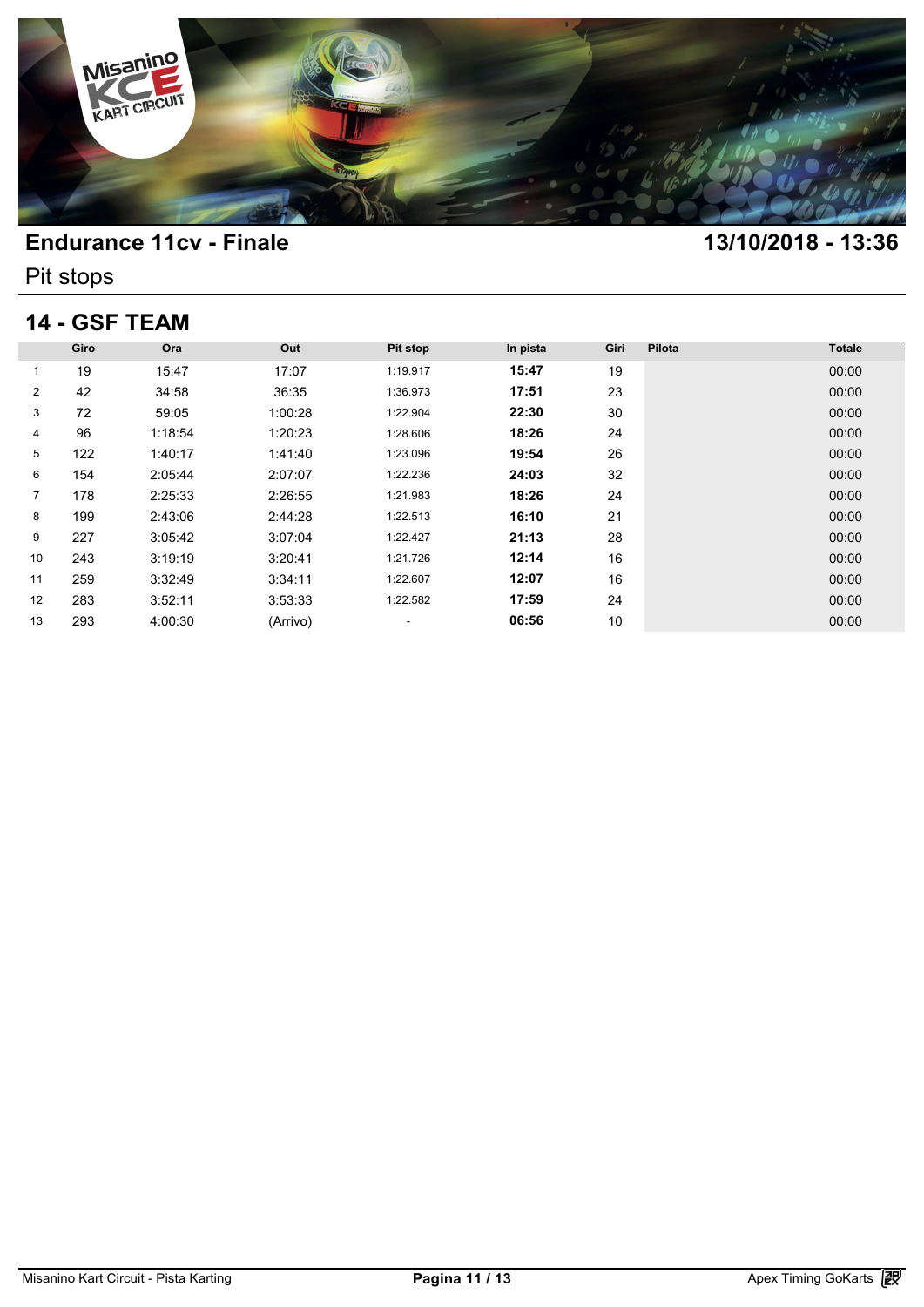

Pit stops

## **2 - WODKA RED BULL TEAM**

| <b>2 - WODKA RED BULL TEAM</b> |      |         |          |                          |          |      |        |               |  |  |  |
|--------------------------------|------|---------|----------|--------------------------|----------|------|--------|---------------|--|--|--|
|                                | Giro | Ora     | Out      | Pit stop                 | In pista | Giri | Pilota | <b>Totale</b> |  |  |  |
| 1                              | 19   | 15:29   | 17:10    | 1:40.387                 | 15:29    | 19   |        | 00:00         |  |  |  |
| $\overline{2}$                 | 34   | 29:07   | 30:51    | 1:43.496                 | 11:57    | 15   |        | 00:00         |  |  |  |
| 3                              | 55   | 47:31   | 48:55    | 1:24.100                 | 16:40    | 21   |        | 00:00         |  |  |  |
| 4                              | 79   | 1:07:02 | 1:08:28  | 1:25.363                 | 18:07    | 24   |        | 00:00         |  |  |  |
| 5                              | 102  | 1:26:13 | 1:27:35  | 1:21.868                 | 17:45    | 23   |        | 00:00         |  |  |  |
| 6                              | 124  | 1:44:27 | 1:45:50  | 1:22.713                 | 16:52    | 22   |        | 00:00         |  |  |  |
| $\overline{7}$                 | 148  | 2:04:41 | 2:06:02  | 1:20.582                 | 18:51    | 24   |        | 00:00         |  |  |  |
| 8                              | 177  | 2:27:59 | 2:29:20  | 1:20.478                 | 21:57    | 29   |        | 00:00         |  |  |  |
| 9                              | 198  | 2:45:35 | 2:46:55  | 1:20.246                 | 16:15    | 21   |        | 00:00         |  |  |  |
| 10                             | 222  | 3:05:23 | 3:06:45  | 1:21.561                 | 18:27    | 24   |        | 00:00         |  |  |  |
| 11                             | 244  | 3:23:38 | 3:25:01  | 1:23.163                 | 16:53    | 22   |        | 00:00         |  |  |  |
| $12 \overline{ }$              | 269  | 3:44:10 | 3:45:33  | 1:23.362                 | 19:08    | 25   |        | 00:00         |  |  |  |
| 13                             | 290  | 4:00:54 | (Arrivo) | $\overline{\phantom{a}}$ | 15:20    | 21   |        | 00:00         |  |  |  |